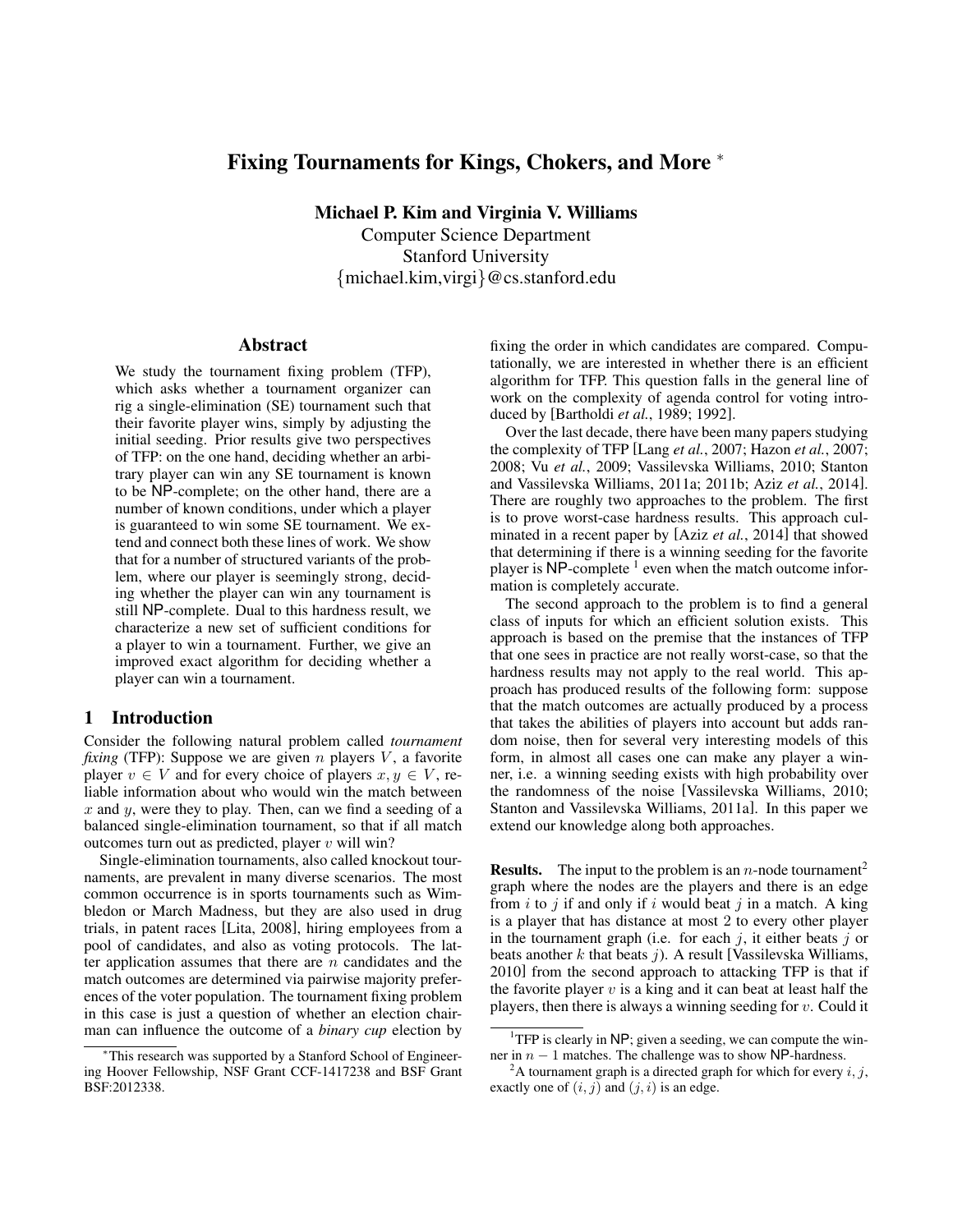be that there is always an efficient algorithm for determining that a king player can win, regardless of its outdegree? In the known NP-hardness result for TFP [Aziz *et al.*, 2014], the favorite player is far from being a king; moreover, it only beats  $\log n$  players – the minimum needed to be able to win.

We resolve the king TFP question as follows. In Theorem 1 we show that TFP is still NP-hard, even when the favorite player is a king that beats  $n/4$  players. This result is close to tight, as kings that beat  $n/2$  players always have a winning seeding [Vassilevska Williams, 2010]. In addition, if the favorite player has distance at most 3 to all other players in the tournament graph (a "3-king"), then TFP is NP-hard even if the 3-king can beat half of the players. In all, we prove NP-hardness for TFP under even slight perturbations of most known structural results where the favorite player can always win, showing that there are natural parameters for which the player can always be made a winner, but if the parameters are slightly off, it is NP-hard to determine whether she can.

We also address a scenario where the tournament organizer can bribe some players to intentionally lose a match. It is clear that with only  $\log n$  bribes, any player can be made the winner (just bribe the players he plays against). We show that it is NP-hard to find a way to bribe  $(1 - \varepsilon) \log n$  players for any constant  $\varepsilon > 0$  in order for the favorite player to win.

For the second type of approach to TFP, we extend the work of [Stanton and Vassilevska Williams, 2011b; 2011a] to the case of 3-kings by presenting sufficient conditions under which a winning seeding for a 3-king can always be found efficiently. We then propose an application of this structural results to the following scenario.

One setting, in which an organizer might be interested in manipulating the seeding, arises when a given player is quite skilled, but tends to "choke under pressure" and lose against significantly weaker players. The organizer may have incentive to allow the player to survive into the later rounds in order to increase the appeal of final matches (amongst stronger, more popular players). The notion of "choking" is a well-known phenomenon in sports and other competitions, and has been studied as a broader psychological phenomenon [Baumeister, 1984; Beilock and Carr, 2001].

To model player choking, we introduce a new generative model for tournaments based on a model proposed by Condorcet (see e.g. [Braverman and Mossel, 2008; Stanton and Vassilevska Williams, 2011a]). Just as with Condorcet's model, we assume that there is an underlying total ordering of the player  $v_1, \ldots, v_n$  where  $v_i$  is stronger than  $v_{i+1}$ . In Condorcet's model, there is a probability  $p < 1/2$  for which a weaker player  $v_j$  beats a stronger player  $v_i$ ,  $i < j$ , and stronger players beat weaker players with probability  $1 - p$ . In the new model, we have two parameters,  $p \le q < 1/2$ , and a threshold m. For every i and j,  $i < j$ , such that both  $i, j < m$  or  $i, j \ge m$ ,  $v_i$  beats  $v_j$  with probability  $1 - p$  (and loses with probability p). If however  $i < m$  and  $j \ge m$ , then  $v_i$  beats  $v_i$  with probability  $q \geq p$ .

Intuitively, the last  $n-m$  players are the weakest, and these are the ones that stronger players typically choke against. More complicated models of choking can be defined, and similar results can be proven for them, but here we opt for simplicity. We show that our result on 3-kings implies that,

| <b>Notation</b>                                                                                                                         |
|-----------------------------------------------------------------------------------------------------------------------------------------|
| $\mathcal{N}_{out}(v) = \{u \mid (v, u) \in E\}, \ \mathcal{N}_{out, S}(v) = \mathcal{N}_{out}(v) \cap S$                               |
| $\overline{\mathcal{N}_{in}(v)} = \{u \mid (u, v) \in E\}, \ \overline{\mathcal{N}_{in, S}(v)} = \overline{\mathcal{N}_{in}(v) \cap S}$ |
| $out(v) =  \mathcal{N}_{out}(v) $ , $out_S(v) =  \mathcal{N}_{out,S}(v) $                                                               |
| $\overline{in(v)} =  \mathcal{N}_{in}(v) $ , $\overline{in_S(v)} =  \mathcal{N}_{in,S}(v) $                                             |
| $G^{(i)} = G$ after $i \in [\log n]$ rounds of play                                                                                     |
| $S^{(i)} = \{s \in S \mid s \text{ is alive after } i \text{ rounds of play}\}\$                                                        |
| $S_{j:\ell} = \{s_k \mid j \leq k \leq \ell\}$                                                                                          |

Table 1: Summary of the notation used in this paper.

for almost all tournament graphs generated by this model, if  $\Omega(\ln n/n) \leq q < 1/3 - o(1)$ , then even if p is very small (even 0), any of the top  $n/3 - o(n)$  players have a winning seeding, as long as the players anyone chokes against are among the last  $n/3$  players. Such a result cannot be obtained using the previously known structural results.

Finally, [Aziz *et al.*, 2014] also considered computing the number of winning seedings for a given player. They obtained a variety of algorithms for the problem, the best runtime of which was  $O(2.8285^n)$ . We obtain an improved runtime of  $O(2^n)$  poly n). The number of winning seedings is a natural notion of player strength – it is proportional to the probability that the player will win a randomly seeded tournament.

### 1.1 Preliminaries and Notation

In this paper, we focus on *single-elimination (SE) tournaments*, which are played as follows. The organizer specifies a permutation of the players, which corresponds to a *seeding* or *bracket*. Then, players are matched according to this seeding, in disjoint pairs of consecutive players, advancing to the next round if and only if they win their match. Matches in subsequent rounds are predetermined by the original seeding, and play continues until only one player remains. This player wins the SE tournament.

We will call v an *SE winner* over G if one can efficiently, in polynomial time, construct a seeding to a balanced SE tournament where  $v$  wins. Showing that  $v$  is an SE winner over  $G$  is equivalent to finding a subgraph of  $G$  which is a spanning *binomial arborescence* rooted at v, which is defined recursively as follows: a single node  $a$  is an order 0 binomial arborescence rooted at  $a$ ;  $a$  is the root of an order  $i$  binomial arborescence over S where  $|S| = 2^i$  if a is the root of an order  $i - 1$  binomial arborescence over  $S_a$  and has a child b who is also the root of an order  $i - 1$  binomial arborescence over  $S_b$ , where  $S_a \cap S_b = \emptyset$  and  $|S_a| = |S_b| = 2^{i-1}$ . In an arborescence, all edges point away from the root. We say  $v$  a *Condorcet winner* over S if v wins against all players in S.

In Table 1, we give a summary of the notation that will be used throughout this paper. We let  $v, u$  be any nodes in V and let  $S \subseteq V$ . We will abuse notation and use  $\mathcal{N}(S)$ to be  $\bigcup_{s \in S} \mathcal{N}(s)$ , for in and out neighbors. In some subsets  $S \subseteq V$ , it will be useful to define a total order over the players in S, and to refer to groups of players by their indices; thus, for  $S_{j:\ell}$ , we require  $j \ge 1$  and  $\ell \le |S|$ . All graphs will be tournament graphs over  $n = 2^k$  players for some  $k \in \mathbb{N}$ , unless explicitly stated otherwise. This ensures that the SE tournament will be balanced.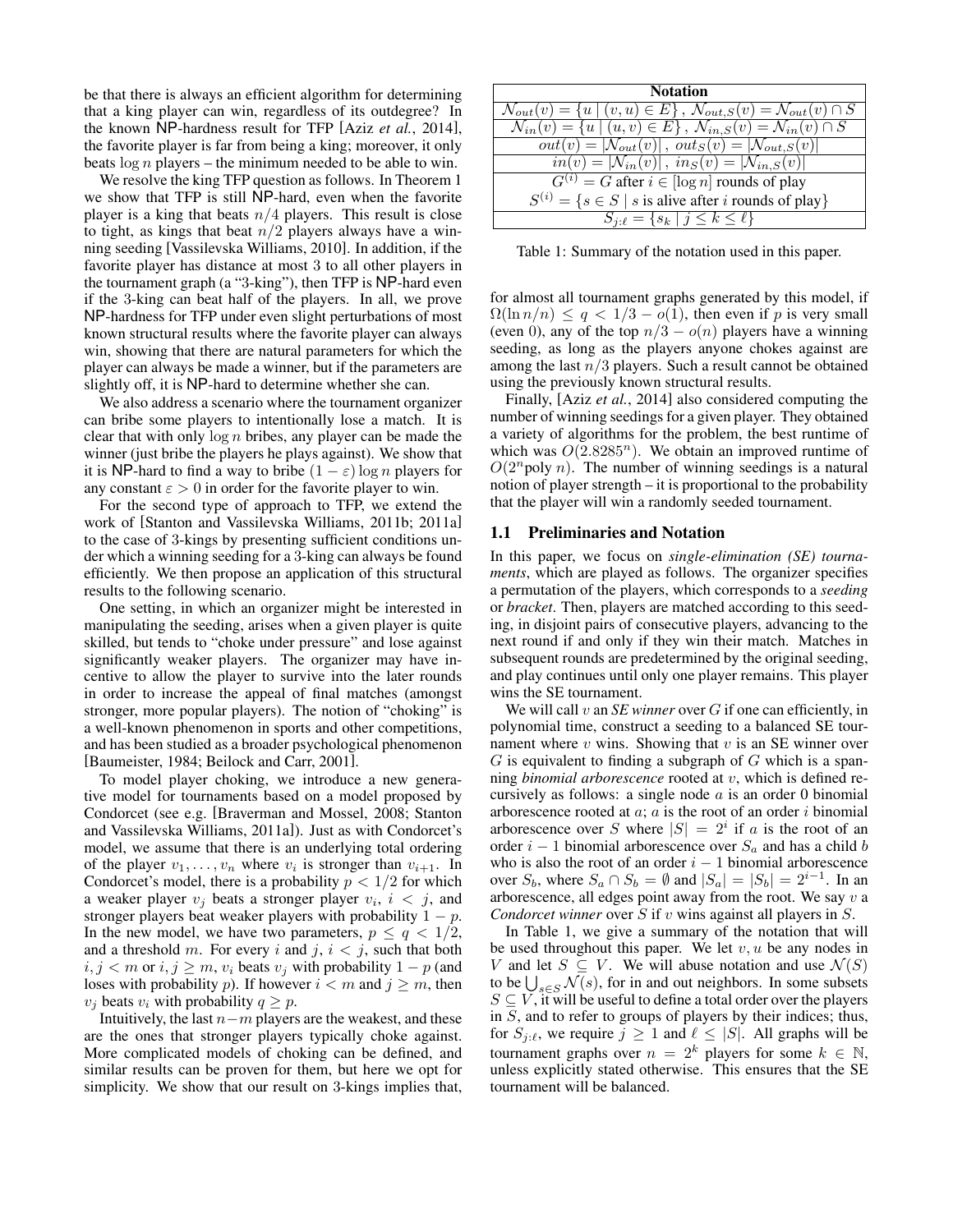

Figure 1: A visual summary of our reductions. We label the original  $(G, v)$  as well as the sets of nodes added by the reductions.

## 2 Hardness Results

Restrictions of TFP are NP-hard. Here, we extend the work of [Aziz *et al.*, 2014] to show, somewhat surprisingly, that many natural restrictions of TFP are still NP-hard by reducing TFP to the restricted versions. In particular, we show that a number of sufficient conditions for a player  $v$  to be an SE winner are fairly tight, in the sense that relaxing the conditions results in problem instances that are NP-hard to decide.

At a high-level, our reductions proceed according to the following framework. We start with an instance of TFP,  $(G, v)$  where  $G = (V, E)$ , and create a new graph over  $G' = (V', E')$ , which contains G as a subgraph. Then, we designate a desired winner  $v'$  and add a set of dummy players S. The players in S will play similarly against players outside of S (for instance,  $\forall s \in S$ ,  $\forall u \in V$ ,  $(s, u) \in E'$ ). The additional players serve two purposes: they add structure to the instance  $(G', v')$  (for instance, making v' a king) and importantly, they enforce the property that  $v^{\prime}$  can win in our new tournament if and only if  $v$  plays exclusively within  $G$ and wins the subtournament.

First, we show that, unless  $P = NP$ , any algorithm for deciding whether a king can win a tournament would not be efficient, even if the king wins against a quarter of the players.

Theorem 1. *TFP is* NP*-hard even when the player of interest v* is a king with out $(v) = |V|/4$ .

*Proof.* Consider some instance of TFP,  $(G, v)$  on n nodes. From  $G = (V, E)$ , we construct  $G' = (V', E')$  as follows: include all nodes and edges from G in  $G'$ , and add a node  $v'$ with  $(v', v) \in E'$ . Add the following  $3n - 1$  new players:

- $n 1$  players called  $A_{new}$ , where  $\forall a \in A_{new}$ ,  $(v', a), (\alpha, v) \in E'$  and  $\forall u \in V \setminus \{v\}, (u, a) \in E'$
- $2n 1$  players called  $B_{new}$ , where every player  $b \in$  $B_{new}$  wins against all players in  $V \cup A_{new} \cup \{v'\}$
- a player called  $a^*$  who only loses to  $v'$ .

Let all unspecified edges point towards  $v'$  and be directed arbitrarily within  $A_{new}$  and  $B_{new}$ . Note that this makes  $G'$ a tournament graph over  $4n$  players, where  $v'$  is a king with  $out(v') = n$ . We claim  $(G', v') \in \text{TFP} \iff (G, v) \in \text{TFP}$ .

Note that all  $b \in B_{new}$  are Condorcet winners over everyone except  $a^*$ . Thus, each  $b \in B_{new}$  must be eliminated either by another node in  $B_{new}$ , or by  $a^*$ . This means that a <sup>∗</sup> must be the winner of some subtournament containing all of  $B_{new}$ . Because  $|B_{new} \cup \{a^*\}| = 2n$ , this subtournament will take  $\log n + 1$  rounds, and v' must not play against  $a^*$ 

until the final round. Next, note that if  $v'$  played  $v$  before the penultimate round, then some other  $u^* \in V \setminus \{v\}$  would survive to play against v', because all  $u \in V \setminus \{v\}$  are Condorcet winners over  $A_{new}$ , and v' would lose. Thus, for v' to win, v' must win over the n players in  $A_{new} \cup \{v'\}$ , while v must survive for  $\log n$  rounds and win over  $G$ .

We can use the fact that TFP is hard even when the player of interest is a king to show that it is hard even when the player of interest is a 3-king with out-degree at least  $n/2$ .

Theorem 2. TFP *is* NP*-hard, even when the player of interest* v is a 3-king with out $(v) = |V|/2$ .

*Proof.* Consider some instance of TFP,  $(G, v)$ , where v is a king on *n* nodes. Construct G' by adding v' with  $(v', v) \in E'$ and  $\forall u \in V \setminus \{v\}, \ (u, v') \in E'$ . Also, add  $n - 1$  other players, which we call W. All  $w \in W$  will lose to every player in  $V \cup \{v'\}$  (and play arbitrarily amongst themselves). We claim that  $(G', v') \in \text{TFP} \iff (G, v) \in \text{TFP}.$ 

Note that  $v'$  is a 3-king in  $G'$  because  $v'$  wins over  $v$  who was a king over the original graph, and wins over all  $w \in W$ . Also note that if v' plays any  $u \in V$  before playing v in the final round, then  $v'$  will lose the tournament. Thus, for  $v'$ to win, v' must survive through  $W \cup \{v'\}$ , while v survives through  $V$ . In other words,  $v$  must win over  $G$ .

Another result from [Vassilevska Williams, 2010] shows that players who are stronger than the players who beat them are SE winners. It is natural to wonder what happens when we relax this condition, requiring that  $v$  be "nearly as strong" as the players who beat  $v$ . In the following theorem, we formalize this notion and give a corresponding hardness result.

**Theorem 3.** *For all constant*  $\varepsilon > 0$ , *TFP* is NP-hard even *when*  $\forall u \in \mathcal{N}_{in}(v)$ *,*  $out(u) \leq (1+\varepsilon)out(v)$ *.* 

*Proof.* Consider some instance of TFP  $(G, v)$  on n nodes, where we require v to have low out-degree<sup>3</sup>,  $out(v) = \log n$ . From  $G = (V, E)$ , we will construct  $G' = (V', E')$  as follows. We add  $N \ge n$  nodes, called Q, where  $\forall q \in Q$ ,  $(q, v) \in E'$  and  $\forall u \in V \setminus \{v\}$ ,  $(u, q) \in E'$ . We choose one  $q^* \in Q$  and  $\forall q \in Q \setminus \{q^*\}$ , we add  $(q^*, q) \in E'$ . The rest of Q may play arbitrarily. Note that  $out(q^*) = N$  and  $\forall u \in \mathcal{N}_{in}(q^*)$ ,  $out(u) < N + n$ . Thus, for  $N \ge n/\varepsilon$ , then for all  $u \in \mathcal{N}_{in}(q^*)$ ,  $out(u) \leq (1+\varepsilon)out(v)$ . We claim  $(G', q^*) \in \text{TFP} \iff (G, v) \in \text{TFP}.$ 

<sup>&</sup>lt;sup>3</sup>By Aziz *et al.*'s original reduction, TFP on instances with  $out(v) = \log n$  is known to be NP-hard.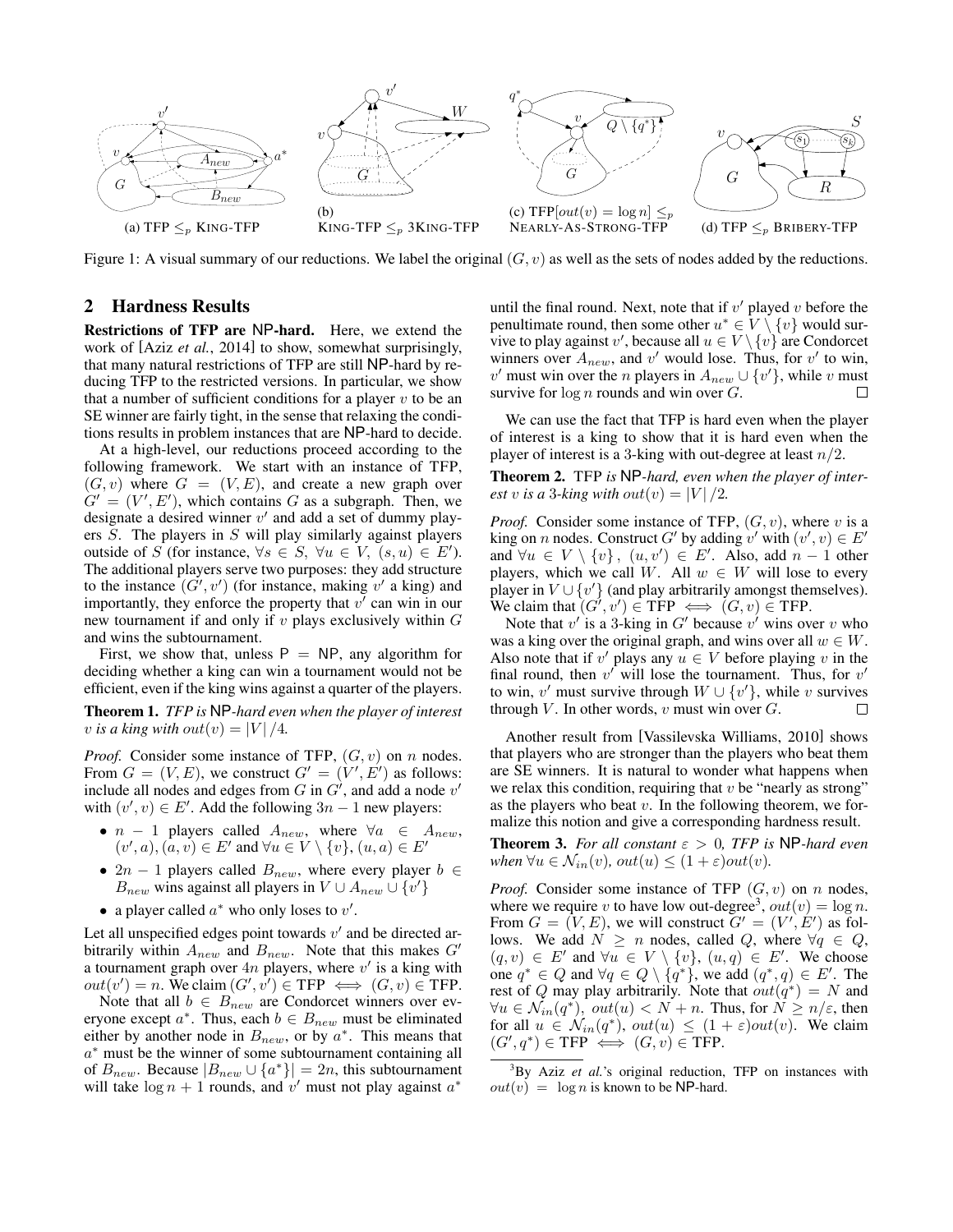Note that all players  $u \in V \setminus \{v\}$  are Condorcet winners over  $Q$ . If any such  $u$  survives beyond  $v$ , then some player from V will win the tournament. This means, for  $q^*$  to win, v must win a subtournament over the players in  $V$  and possibly some from Q. But by our assumption,  $out(v) = log n$ , so v can win a subtournament of at most  $n$  players – the number of players in V. It is easy to see that if v survives  $\log n$  rounds, then  $q^*$  is a Condorcet winner over the remaining players. Thus,  $q^*$  wins over G' if and only if v wins over G.  $\Box$ 

Limited bribery doesn't help. Beyond considering instances where our player is strong, we might be equally interested in studying what happens if we give the organizer more power, such as the ability to bribe players to throw a match. We define BRIBERY-TFP as follows: given a tournament  $G = (V, E)$ , a desired winner v, and a natural number k, decide whether  $v$  can win an SE tournament in  $G$  when we allow the organizer to bribe up to  $k$  players to throw a match that they would otherwise win. Clearly, when  $k = 0$ , the problem is equivalent to TFP. When  $k \geq \log n$ , then the tournament can certainly be fixed <sup>4</sup>. The question is what happens inbetween.

**Theorem 4.** For all constant  $\varepsilon > 0$ , BRIBERY-TFP is NP*hard, when*  $k \leq (1 - \varepsilon) \log n$ .

*Proof.* Consider some instance of TFP,  $(G, v)$  on n nodes. We construct  $G_k$  as follows: add a set of  $n(2^k-1)-k$  players called  $R$  who are Condorcet winners over  $V$ , and add a set of k players called S who are Condorcet winners over  $V \cup R$ .

Suppose some player  $t \in S \cup R$  was seeded to play against v in the first log n rounds. If  $(t, v) \in E$ , then v would lose. If t was bribed to lose, so that  $(v, t) \in E$ , and v survives past the first log n rounds, then  $out(v) \leq k - 1$ , with k rounds remaining. To see this, note that the only players who remain after log *n* rounds in  $\mathcal{N}_{out}(v)$  are those from  $R \cup S$  who were bribed to throw their matches to  $v$  and any other surviving players  $u \in V \cap \mathcal{N}_{out}(v)$ . But in order for any such u to survive log *n* rounds, some  $t \in R \cup S$  must have been bribed to lose against  $u$ . Thus, because one bribed player  $t$ , has already lost, there are at most  $k - 1$  remaining. This means, in order to win over  $G_k$ , v must first win over  $G$ , then win against the k bribed players  $\subseteq S \cup R$ . Thus, v can win over  $G_k$  with k bribes if and only if v can win over G. Thus, for any constant  $\varepsilon > 0$ , we can obtain a polynomial time reduction to a BRIBERY-TFP instance of size  $N = n^{1/\epsilon}$  and with  $k = (1 - \varepsilon) \log N$  bribes.  $\Box$ 

## 3 Structural Results

Previous work characterizes a variety of sufficient conditions for a player to win an SE tournament [Vassilevska Williams, 2010; Stanton and Vassilevska Williams, 2011b]. Many of these results are about players who are kings. In this section, we extend the notion of a king and describe a new set of sufficient conditions for a 3-king to be an SE winner. We start



(a)  $\mathcal{N}_{out}(a) = \{b\}, \, \mathcal{N}_{in}(b) =$  ${a}$ ,  $\mathcal{N}_{in}(c) = \{b\}$ . No matter how big |A| is,  $v$  cannot win, as there are not enough edges into  $b$  and  $c$  to defeat both players.

(b) Without a perfect matching onto C, even for large A, the players in  $A$  with edges into  $B$ may be eliminated before  $B$  is able to defeat C.

Figure 2: Examples of tournaments where  $v$  is a 3-king, but cannot win an SE tournament under any seeding.

with a set of motivating examples, where  $v$  is a 3-king but cannot win, justifying that, in some sense, our conditions are necessary. When discussing 3-kings, we will generally let  $v$ be our 3-king and player of interest, and define the following disjoint subsets of the other players by their distance from  $v$  as  $A = \mathcal{N}_{out}(v), B = \mathcal{N}_{out}(A) \cap \mathcal{N}_{in}(v)$ , and  $C = \mathcal{N}_{in}(v) \setminus B$ . Thus,  $V = \{v\} \cup A \cup B \cup C$ .

Motivating Examples. To start, we might hope to borrow techniques from [Vassilevska Williams, 2010; Stanton and Vassilevska Williams, 2011b] and try to construct a seeding based on the out-degree of  $v$  or a matching into the players who win against  $v$ . In particular, perhaps for sufficiently large A, if there is a perfect matching<sup>5</sup> from B onto C, then v will win some SE tournament. This intuition turns out to be false. To see this, consider Figure 2a. In this simple example,  $v$ wins against all but two players, and there is a perfect matching from  $B$  onto  $C$ . Nevertheless,  $v$  still cannot win any SE tournament – either  $b$  will advance beyond  $a$ , or  $c$  advances beyond b. In either case, b or c will win every SE tournament.

Another idea from [Vassilevska Williams, 2010] would be to argue that if the players in  $B$  are no stronger than  $v$  (i.e.  $\forall b \in B$ ,  $out(b) \le out(v)$ , then if |C| is sufficiently small, we can find a seeding where  $v$  will win. In Figure 2b, we show that without additional assumptions, this condition is not sufficient. Even for large  $A$  and small  $C$ , there are tournaments where the players in  $B$  are no stronger than  $v$ , but  $v$  cannot win any SE tournament. We will see that, while these conditions fail independently, in combination, they are sufficient for  $v$  to be made a winner.

## 3.1 Main Result

**Theorem 5.** *Consider a tournament*  $G = (V, E)$  *where*  $v \in$ V is a 3-king. Let  $A = \mathcal{N}_{out}(v)$ ,  $B = \mathcal{N}_{out}(A) \cap \mathcal{N}_{in}(v)$ , *and*  $C = \mathcal{N}_{in}(v) \setminus B$ *. v is guaranteed to be an SE winner if the following conditions hold.*

1. 
$$
|A| \ge \frac{|V|}{3}
$$
  
2.  $\forall b \in B, \text{ out}(b) \le \text{out}(v)$ 

<sup>5</sup>We say there is a perfect matching M from S onto T if M is a node-disjoint subset of edges  $(s, t) \in S' \times T$  for some  $S' \subseteq S$ where  $|S'| = |T| = |M|$ .

<sup>&</sup>lt;sup>4</sup>In fact, v can win for any  $k \geq \log n - \lfloor \log d \rfloor$  where  $d =$ *out*(v). To see this, consider matching players in  $\mathcal{N}_{out}(v) \cup \{v\}$  until v is the sole survivor. v can last  $\log d$  rounds playing  $\mathcal{N}_{out}(v)$ and thus needs only  $\log n - |\log d|$  more wins to win out.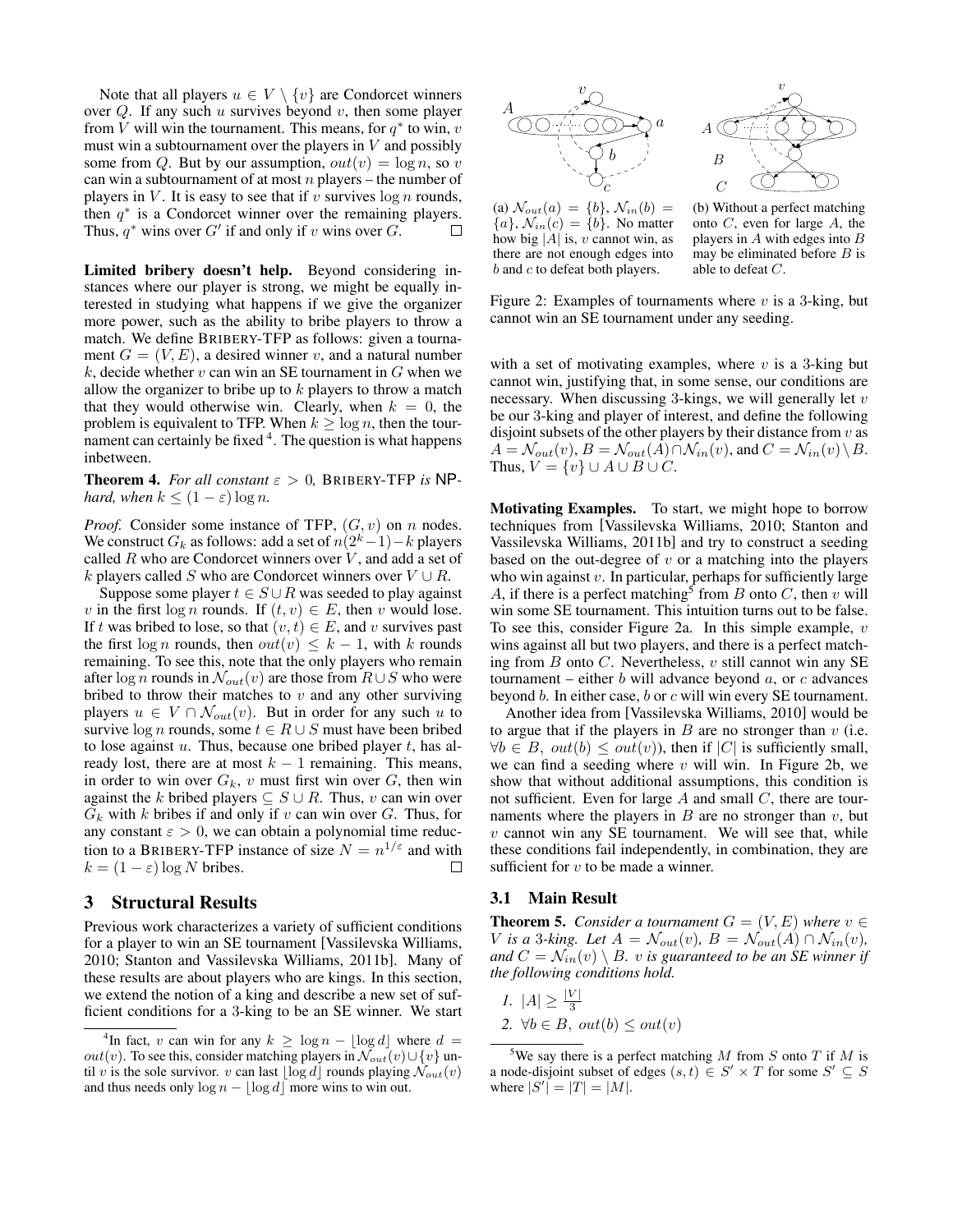#### *3. There is a perfect matching from* B *onto* C

Our proof of Theorem 5 involves many technical pieces. For a detailed account of all of these pieces, please refer to the full version of this section. We start by outlining the algorithm we use to construct the initial matchups and give an intuition for why it works.

In the first round, we will match  $B^{(0)}$  onto  $C^{(0)}$  using the perfect matching (see Table 1 for the notation used here). While these players are playing, we will match  $A^{(0)}$  against itself in a manner that ensures v will be a king over  $V^{(1)}$ . In particular, we will find a matching in  $A^{(0)}$  such that for every player  $b \in B^{(0)}$ , there will be some surviving  $a \in A^{(1)}$ , where  $(a, b) \in E$ . Separately, we can then argue that for sufficiently large  $A^{(0)}$ , the resulting  $A^{(1)}$  will be large enough for  $v$  to be a guaranteed SE winner.

We will say that  $a \in A$  *covers*  $b \in B$  if we select  $(a, a')$ in our matching, such that a survives to  $A^{(1)}$ , and  $(a, b) \in E$ . We assume all  $b \in B$  participate in the perfect matching onto C. (If there is some extra  $b' \in B$ , we can match these players in the first round to some  $a' \in A$  and remove the covered players from consideration.) Note that this means our bound on the out-degree of  $b \in B$  by  $out(v) = |A|$  implies  $\forall b \in \mathcal{C}$ B,  $out_B(b) + 2 \leq in_A(b)$ . If we rank the players  $b \in B$  in ascending order by  $in_A(b)$ , we can see that our assumption implies the following condition.

$$
\sum_{b \in B_{1:i}} in_A(b) \ge \binom{i}{2} + 2i \qquad \forall i \in \{1, \dots, |B|\} \tag{1}
$$

Note that  $(1)$  implies every node in  $B$  starts with at least two in-edges from A. We claim that if (1) holds, we can cover the nodes in B. Intuitively, to cover some  $b \in B$ , we want to find an edge  $(a, a')$  where a beats b and a' doesn't have too many edges into other players in  $B$ . To accomplish this, we might start with the player  $b_{min} \in B$  who has the minimum in-degree from  $A$ , and match two players  $a, a'$  who each beat  $b_{min}$ , repeating this for each  $b \in B$  until all of B is covered.



Figure 3: If  $(a_2, a_1)$  covers  $b_1$ , the invariant (1) is broken.

This intuition is born out precisely in our covering algorithm when there is a unique player with in-degree from A of 2; however, when the player of minimum in-degree has more than 2 in-edges, we need to be careful about which edge we use to cover  $b_{min}$ . Consider Figure 3, which depicts a possible subset of the players in  $A$  and  $B$ . In particular, note that the in-degree from A of  $b_1$ ,  $b_2$ ,  $b_3$  all equal 3, and thus, satisfy (1). Nevertheless, if we choose an arbitrary edge to cover  $b_1$ , then in the resultant graph, we may not be able to cover both  $b_2$  and  $b_3$ . For instance, suppose A is transitive (that is,  $\forall j > i, (a_j, a_i) \in E$ ). Then if  $(a_2, a_1)$  is selected to cover  $b_1$ , v cannot be a king at the start of round 2 because either  $b_2$ 

## Algorithm 1 COVERB $(A, B, E)$

1:  $M_A \leftarrow \emptyset$ 

2: **while**  $B \neq \emptyset$  **do**<br>3: Sort the playe

- 3: Sort the players  $b \in B$  by  $in_A(b)$  (ascending)<br>4: Let  $d \leftarrow in_A(b_1)$
- 4: Let  $d \leftarrow in_A(b_1)$ <br>5: **if**  $\exists (a, a') \in E$  s.
- 5: **if**  $\exists (a, a') \in E$  s.t.  $a, a' \in \mathcal{N}_{in}(b_1)$ and  $\mathcal{N}_{out}(\{a, a'\}) \cap B_{1:2d-3} = \{b_1\}$  then 6:  $e \leftarrow (a, a')$
- 7: **else**  $\{\exists a, a', b_j \text{ s.t. } (a, a'), (a, b_1), (a, b_j) \in E \text{ where }$  $j \leq 2d-3$
- 8:  $e \leftarrow (a, a')$
- 9: end if
- 10:  $M_A \leftarrow M_A \cup \{e\}$ <br>11:  $A \leftarrow A \setminus \{a, a'\}$  $A \leftarrow A \setminus \{a, a'\}$

12: 
$$
B \leftarrow B \setminus \mathcal{N}_{out,B}(a)
$$

13: end while

or  $b_3$  will not be covered. Algorithm 1 handles cases like this by noting that if the minimum in-degree from  $A$  in  $B$  is  $d$ , then there are at most  $2d-3$  nodes  $b \in B$  where  $in_A(b) = d$ . This follows directly from (1). Our key insight is to look for a way to cover multiple nodes amongst these  $2d - 3$  possible "minima". We argue that if some  $a \in A$  covers at least two of the first  $2d - 3$  nodes, then (1) is maintained. If not, then there is a matching that does not affect the in-degrees of other minimal nodes and maintains the invariant.

We break the analysis of Algorithm 1 into two cases. First, we check if there is a pair of players in  $A$  who beat  $b_1$  and beat none of the other  $2d - 3$  lowest-ranked players. When  $in_A(b_1) = 2$ , we always fall into this case, and match the two players who win against  $b_1$ . Otherwise, we know that  $in_A(b_1) \geq 3$  and there is some edge  $(a, a')$  we can choose where  $a \in in_A(b_1)$  covers  $b_1$  and another  $b_i \in B$  for some  $j \leq 2d - 3$ . It should be clear these cases are exhaustive; moreover, we claim that in either case, (1) is maintained as a loop invariant. Proving this fact requires carefully accounting for the edges that could be lost by the covering in each iteration. A detailed analysis is provided in the full version.

To prove the full theorem, we need an additional lemma. The lemma is a strengthened version of a theorem from [Vassilevska Williams, 2010] about kings with large out-degrees.

**Lemma 1.** Assume v is a king, where  $A = \mathcal{N}_{out}(v)$  and  $B =$  $\mathcal{N}_{in}(v)$ *. Let* k be the cardinality of the maximum matching *from*  $\hat{A}$  *to*  $B$ *.* If  $|A| > \frac{n}{2} - k$ *, then one can efficiently rig an SE tournament such that* v *wins.*

The proof of the lemma is straightforward and simply involves using the perfect matching in the first round to result in a king who wins against at least half the remaining players.

To complete the proof, we argue that in  $G^{(1)}$ ,  $out(v)$  and the size of the matching from  $A^{(1)}$  to  $B^{(1)}$  will be sufficiently large. In order to ensure a large matching, we introduce the notion of assignment. We will say that  $b \in B$  is *assigned*, if some  $a \in A$  covered b when b was the minimum element (i.e. not coincidentally). Then, we will run Algorithm 1 repeatedly on the unassigned players in  $B$ , until we have a maximal matching. By bounding the number of edges from A to B lost per assignment, we can show that if  $|A|$  is initially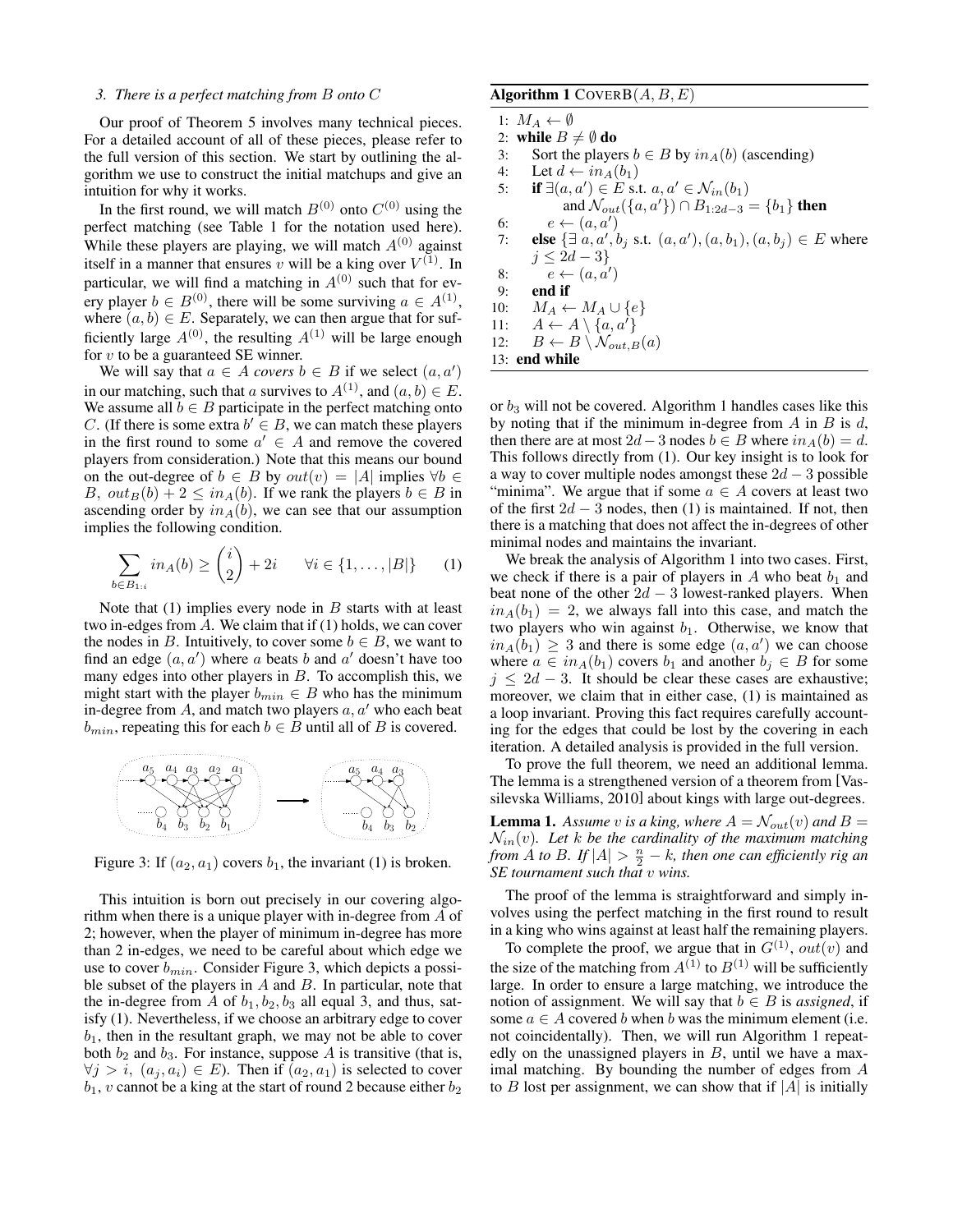$|V|/3$ , then the resultant graph will satisfy the conditions for Lemma 1.

## 3.2 Choking Under Pressure in Random Graphs

We can reasonably model the phenomenon of choking under pressure using the generative model proposed in the introduction. Recall, the model assumes that, in general, upsets are rare occuring with probability  $p$ , but when a player  $v_i$  plays against another player  $v_i$  weaker than some threshold  $m < j$ ,  $v_i$  may be prone to choke against  $v_i$  with a greater probability  $q$  in a match up  $v_i$  should have otherwise won.

Under this model, we can argue that with high probability nearly a third of the players will be 3-kings satisfying the conditions in Theorem 5, and thus will be SE winners.

**Theorem 6.** Let  $\Delta = \sqrt{n \ln n}$ . There exists an  $n_0$  such that *for all*  $n > n_0$  *if*  $p \le \Theta(\ln n/n) \le q \le (m-i-\Theta(\Delta))/n$ *, a player*  $v_i$  *will be an SE winner for any*  $i \leq n/3 - \Theta(\Delta)$  *with high probability when*  $m > i + n/3 + \Theta(\Delta)$ .

**Corollary 1.** *For any v in the top*  $n/3 - o(n)$  *players, v is an SE winner with high probability over a tournament generated by our model even when the top players choke against the bottom third of players with constant probability*  $q < 1/3-o(1)$ *.* 

The proof of Theorem 6 uses familiar concentration bounds and properties of random graphs as in [Stanton and Vassilevska Williams, 2011a] to show that the following three claims hold with high probability.

First, because  $p \leq \Theta(\ln n/n)$ , we know there will be at most  $i + \Theta(\Delta) < n/3$  strong players who beat  $v_i$ . Second, if  $m > i + n/3 + \Theta(\Delta)$ , then  $v_i$  will win against at least  $n/3$ strong players. Third, if  $q \leq (m - i - \Theta(\Delta))/n$ , then for every weak player w,  $out(w) \le out(v_i)$ ; moreover, because  $q \geq \Omega(\ln n/n)$ , there will be a perfect matching from these weak players onto the strongest players who beat  $v_i$ . In combination, these properties, which hold with high probability, correspond directly to the required conditions on our 3-king in Theorem 5. It follows that any such  $v_i$  will be an SE winner with high probability.

# 4 Exact Algorithm

We consider computing the number of seedings for which a particular player can win a balanced SE tournament in the more general case of incomplete information in which the input tournament graph may be missing some edges. This number is proportional to the probability that the player can win the tournament under a random seeding, and is of independent interest. We will prove two statements. The first is that if the given tournament graph is allowed to be missing some edges, then computing the number of winning seedings for a given player is  $#P$ -hard. The second result is a  $2^n$ poly n time algorithm for exactly solving this problem. We begin with the hardness result.

**Proposition 1.** *Given a directed graph*  $G = (V, E)$  *such that for any*  $x, y \in V$ *, at most one of*  $\{(x, y), (y, x)\}\$ *is in E, and* given a node  $v \in V$ , counting the number of spanning bino*mial arborescences of G rooted at v is*  $#P$ *-complete. That is, given only partial information about match outcomes, determining the probability that a given player can win a random single-elimination tournament is* #P*-hard.*

The proof proceeds via a reduction from bipartite perfect matching: given a bipartite graph on partitions  $S$  and  $T$ , direct the edges from  $S$  to  $T$ , and then add extra edges between the nodes of  $S$  to make a binomial arborescence spanning  $S$ rooted at some node  $v \in S$ . Then the number of tournaments that  $v$  can win is exactly the number of perfect matchings in the original graph.

Because of the above proposition, we do not expect a subexponential time algorithm for the problem. We now present a  $2^n$ poly n time algorithm, improving on a result from [Aziz *et al.*, 2014]. We begin with the following fact.

**Fact 1.** Let  $f_v(S)$  be the number of spanning binomial ar*borescences rooted at node* v *in the subgraph of* G *induced by*  $S \subset V$ *. Then* 

$$
f_v(S) = \sum_{u \in \mathcal{N}_{out}(v)} \sum_{\substack{T \subseteq S \setminus \{v\} \\ |T| = |S|/2 \\ u \in T}} f_u(T) \cdot f_v(S \setminus T).
$$

We will use the following lemma, the proof of which follows [Björklund *et al.*, 2007] closely and will appear in the full version of the paper.

**Lemma 2.** Let  $k = 2^i$  for some  $i \ge 1$ . Let f and g be *functions taking* k/2*-sized subsets of* [n] *to the integers. Let* h *be a function taking* k*-sized subsets of* [n] *to the integers defined as follows.*

$$
h(S) = \sum_{\substack{T \subseteq S \\ |T| = k/2}} f(T) \cdot g(S \setminus T)
$$

*Then, if given* O(1) *time access to evaluating* f *and* g*, one can compute*  $f(S)$  *for all*  $S \subseteq [n], |S| = k$  *in time*  $O(k \cdot 2^n)$ *.* 

**Theorem 7.** *There is an*  $O(2^n \text{poly } n)$  *time algorithm that computes for any given directed graph*  $G = (V, E)$  *for which*  $(u, v) \in E$  *implies*  $(v, u) \notin E$ *, and any*  $a \in V$ *, the number of spanning binomial arborescences of* G *rooted at* a*.*

*Proof.* Based on Fact 1, we define for each  $i = 1, \ldots, \log n$ ,  $j = 1, \ldots, n$ , functions  $f_{ij}, g_{ij}$  that take as input a subset  $S \subseteq [n]$  and return an integer. If  $|S| \neq 2^i$ , then  $f_{ij}(S)$  =  $g_{ij}(S) = 0$ . If  $|S| = 2^i$ :

$$
f_{ij}(S) = \sum_{k \in \mathcal{N}_{out}(j)} \sum_{U \subseteq S} f_{(i-1)j}(U) \cdot f_{(i-1)k}(S \setminus U).
$$

 $f_{0v}(\{v\}) = 1$  and  $f_{0v}(S) = 0$  if  $S \neq \{v\}.$ 

Intuitively,  $f_{iv}(S)$  represents the number of spanning binomial arborescences rooted at  $v$  in the graph induced by  $S$ when  $|S| = 2^i$ , and where V is identified with  $[n]$ .

Define  $g_{ij}$  as follows. If  $|S| \neq 2^i$  or if  $j \in S$ ,  $g_{ij}(S) =$ 0. Otherwise,  $g_{ij}(S) = \sum_{k \in \mathcal{N}_{out}(j)} f_{ik}(S)$ . That is,  $g_{ij}(S)$ computes the number of binomial arborescences spanning S rooted at a neighbor of  $j \notin S$ . Thus, for any S with  $|S| = 2^i$ , we can write

$$
f_{ij}(S) = \sum_{\substack{U \subseteq S \\ |U| = |S|/2}} f_{(i-1)j}(U) \cdot g_{(i-1)j}(S \setminus U).
$$